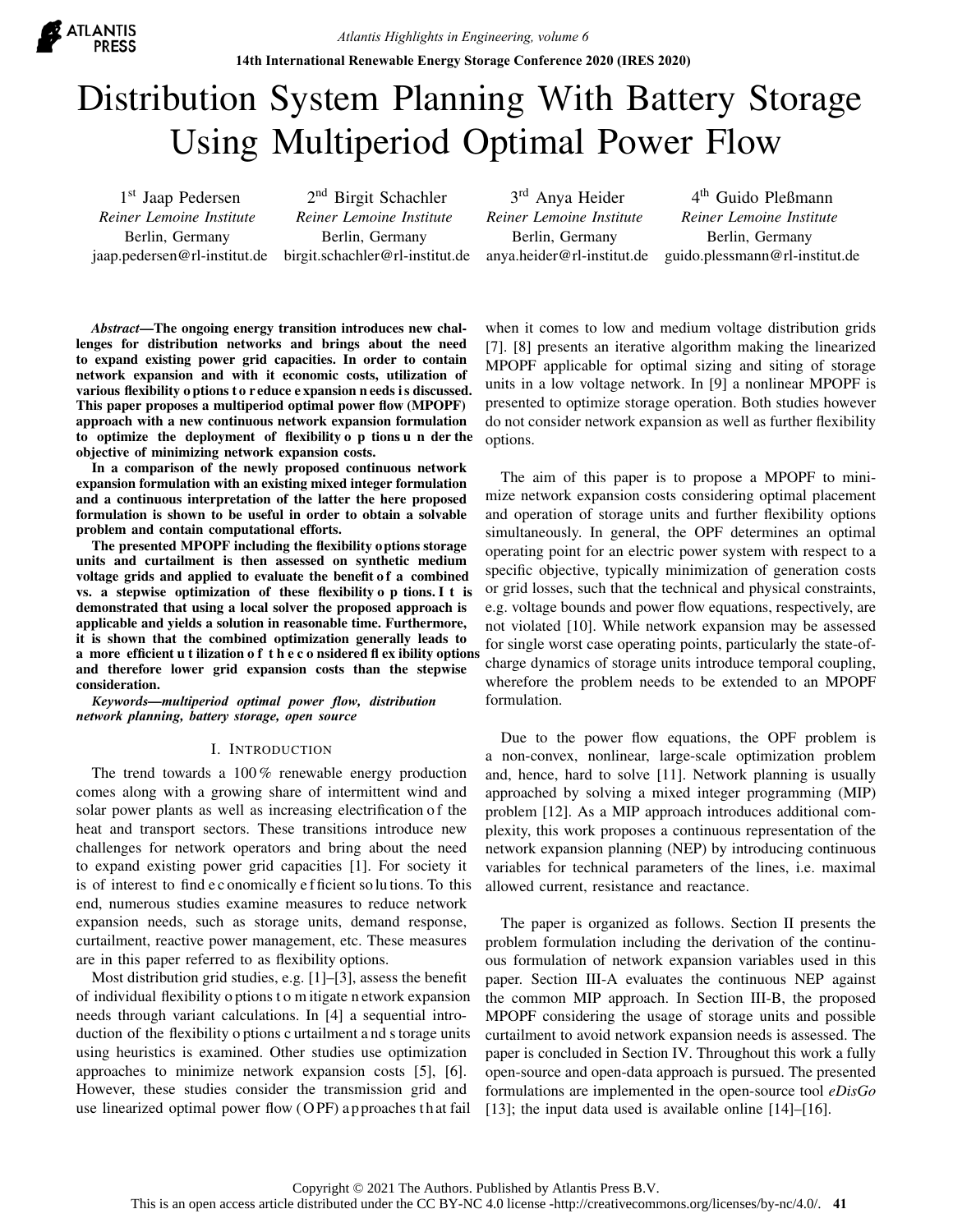

## II. PROBLEM FORMULATION

This section presents the MPOPF formulation with network expansion and storage units used in this paper. An overview of the used nomenclature is given in Table I.

TABLE I: Nomenclature

| Symbols                 | Definition                                                                                                                                                                                                                                                                                                                                                  |  |  |
|-------------------------|-------------------------------------------------------------------------------------------------------------------------------------------------------------------------------------------------------------------------------------------------------------------------------------------------------------------------------------------------------------|--|--|
| G                       | graph $G = (N, E)$ representing a network                                                                                                                                                                                                                                                                                                                   |  |  |
| $\boldsymbol{N}$        | set of nodes in a network, $N = \{0, 1, \ldots, n\}$                                                                                                                                                                                                                                                                                                        |  |  |
| $\boldsymbol{E}$        | set of edges in a network                                                                                                                                                                                                                                                                                                                                   |  |  |
| $\overline{S}$          | set of nodes with storage units in a network                                                                                                                                                                                                                                                                                                                |  |  |
|                         | line from node $i$ to node $j$                                                                                                                                                                                                                                                                                                                              |  |  |
|                         | imaginary unit                                                                                                                                                                                                                                                                                                                                              |  |  |
|                         | complex conjugate of a complex variable A                                                                                                                                                                                                                                                                                                                   |  |  |
|                         | upper bound of a variable $y$                                                                                                                                                                                                                                                                                                                               |  |  |
|                         | lower bound of a variable $y$                                                                                                                                                                                                                                                                                                                               |  |  |
|                         | apparent power flow over line $ij$ ,                                                                                                                                                                                                                                                                                                                        |  |  |
|                         | $S_{ij} = P_{ij} + jQ_{ij}$                                                                                                                                                                                                                                                                                                                                 |  |  |
|                         | active and reactive power flow over line $ij$                                                                                                                                                                                                                                                                                                               |  |  |
|                         | complex current over line $ij$                                                                                                                                                                                                                                                                                                                              |  |  |
| $\ell_{ij}$             | squared current magnitude over line $ij$                                                                                                                                                                                                                                                                                                                    |  |  |
|                         | impedance of line ij, $z_{ij} = r_{ij} + jx_{ij}$                                                                                                                                                                                                                                                                                                           |  |  |
|                         | resistance and reactance of line $ij$                                                                                                                                                                                                                                                                                                                       |  |  |
| $V_i$                   | voltage magnitude at bus $i$                                                                                                                                                                                                                                                                                                                                |  |  |
| $v_i$                   | squared voltage magnitude at bus $i$                                                                                                                                                                                                                                                                                                                        |  |  |
| $s_i$                   | apparent power injection at bus i, $s_i = p_i + jq_i$                                                                                                                                                                                                                                                                                                       |  |  |
| $p_i, q_i$              | active and reactive power injection at bus $i$ ,                                                                                                                                                                                                                                                                                                            |  |  |
|                         | $p_i := p_i^g + p_i^c, q_i := q_i^g + q_i^c$                                                                                                                                                                                                                                                                                                                |  |  |
|                         | active and reactive power output of generator at                                                                                                                                                                                                                                                                                                            |  |  |
|                         | $_{\text{bus}}$ i                                                                                                                                                                                                                                                                                                                                           |  |  |
|                         | active and reactive power consumption at bus $i$                                                                                                                                                                                                                                                                                                            |  |  |
|                         | time horizon with t timesteps of length $T_s$                                                                                                                                                                                                                                                                                                               |  |  |
| $T_{\rm s}$             | length of time step                                                                                                                                                                                                                                                                                                                                         |  |  |
|                         | charging and discharging rate of storage at bus $i$                                                                                                                                                                                                                                                                                                         |  |  |
| $\eta_{c,i},\eta_{d,i}$ | charging and discharging efficiency of storage at                                                                                                                                                                                                                                                                                                           |  |  |
|                         | $_{\text{bus}}$ i                                                                                                                                                                                                                                                                                                                                           |  |  |
|                         | state of charge of storage at bus $i$ at time $t$ and                                                                                                                                                                                                                                                                                                       |  |  |
|                         | time $t+1$                                                                                                                                                                                                                                                                                                                                                  |  |  |
|                         | initial impedance of line ij, $\mathbf{z}_{ij}^0 = \mathbf{r}_{ij}^0 + j\mathbf{x}_{ij}^0$                                                                                                                                                                                                                                                                  |  |  |
|                         | initial resistance and reactance of line $ij$                                                                                                                                                                                                                                                                                                               |  |  |
|                         | maximal allowed current flow over line $ij$                                                                                                                                                                                                                                                                                                                 |  |  |
|                         |                                                                                                                                                                                                                                                                                                                                                             |  |  |
|                         | initial maximal allowed current flow over line $ij$                                                                                                                                                                                                                                                                                                         |  |  |
| $n_{ij}$                | number of parallel lines between node $i$ and node $j$                                                                                                                                                                                                                                                                                                      |  |  |
| $c_{ij}$                | costs of line $ij$                                                                                                                                                                                                                                                                                                                                          |  |  |
|                         | (i, j), ij<br>$\dot{j}$<br>$A^*$<br>$\overline{\mathbf{y}}$<br>$\frac{\mathbf{y}}{S_{ij}}$<br>$P_{ij}$ , $Q_{ij}$<br>$I_{ij}$<br>$z_{ij}$<br>$r_{ij}, x_{ij}$<br>$p_i^g, q_i^g$<br>$p_i^c, q_i^c$<br>$u_{c,i}, u_{d,i}$<br>$e_i^t, e_i^{t+1}$<br>$\mathbf{r}_{ij}^{\v{0}},{\mathbf{x}}_{ij}^0 \ \mathbf{I}_{ij}^{max}$<br>$\mathbf{I}_{ij}^{\tilde{m}ax,0}$ |  |  |

#### *A. Branch flow model*

Key constraints of the OPF are the power flow equations represented here by the non-convex, nonlinear branch flow model (BFM) that was first introduced by Baran and Wu [17], [18]. The BFM focuses on currents and powers on the branches, in contrast to the more popular bus injection model (BIM) that focuses on the nodal variables such as voltages, currents and power injections. Both formulations, however, are equivalent as shown in [19].

This study considers medium-voltage (MV) distribution networks. Under normal conditions MV networks are commonly operated as isolated half-rings [20], resulting in a tree topology. They can therefore be treated as radial networks. Let  $G = (N, E)$  be a connected directed tree representing a radial MV network where each node in  $N$  represents a bus and each edge in E represents a distribution line. The nodes are indexed by  $i = 0, 1, \ldots, n$ . Denote an edge by  $(i, j)$  if it connects node  $i$  with node  $j$ .

For each edge  $(i, j) \in E$ , let  $I_{ij}$  be the complex current and  $S_{ij} = P_{ij} + jQ_{ij}$  be the sending-end complex power flow from bus i to bus j, with  $P_{ij}$  and  $Q_{ij}$  denoting the active and reactive power flow, respectively. Additionally, let  $z_{ij} =$  $r_{ij} + jx_{ij}$  be the complex impedance on the line between bus i and bus j with resistance  $r$  and reactance  $x$ . For each node  $i \in N$ , let  $V_i$  be the complex voltage and  $s_i = p_i + j q_i$  be the complex power injection at bus i, with  $p_i$  and  $q_i$  denoting the active and reactive power injection, respectively. The active and reactive power injection consist of power generation and consumption  $p_i := p_i^g - p_i^c$  and  $q_i := q_i^g - q_i^c$ .

Consider a radial network with orientation towards the substation bus. For each node i and each edge  $(i, j)$ , the variables  $(S, V, I)$  have to satisfy

Ohm's law

$$
V_i - V_j = z_{ij} I_{ij} \quad \forall (i, j) \in E, \tag{1}
$$

the definition of the branch power flow

$$
S_{ij} = V_i I_{ij}^* \quad \forall (i, j) \in E , \tag{2}
$$

and the power balance at each bus

$$
S_{jk} - \sum_{i:i \to j} \left( S_{ij} - z_{ij} |I_{ij}|^2 \right) = s_j \quad \forall j \in N. \tag{3}
$$

As customary, it is assumed that the complex voltage at the substation bus is given.

Substituting (2) into (1) yields:

$$
V_j = V_i - z_{ij} \frac{S_{ij}^*}{V_i^*} \quad \forall (i, j) \in E
$$
 (4)

Taking the magnitude squared of (2) and (4) and writing the equations in terms of real variables, one obtains the BFM [21]:

$$
p_j = P_{jk} - \sum_{i:i \to j} (P_{ij} - r_{ij}\ell_{ij}) \qquad \forall j \in N
$$
\n(5)

$$
q_j = Q_{jk} - \sum_{i:i \to j} (Q_{ij} - x_{ij} \ell_{ij}) \qquad \forall j \in N
$$
\n(6)

$$
v_j = v_i - 2(r_{ij}P_{ij} + x_{ij}Q_{ij}) + (r_{ij}^2 + x_{ij}^2) \ell_{ij} \quad \forall (i, j) \in E
$$
\n(7)

$$
v_i \ell_{ij} = P_{ij}^2 + Q_{ij}^2 \qquad \qquad \forall (i, j) \in E
$$
\n(8)

where  $l_{ij} = |I_{ij}|^2$  denotes the squared current magnitude and  $v_i = |V_i|^2$  the squared voltage magnitude.

In the literature it is often called the *relaxed branch flow model*, as information of the voltage and current angles,  $\angle V_i$  and  $\angle I_{ij}$ , respectively, are lost, and the set of variables  $(P, Q, v, \ell)$  is a subset of the complex variables  $(S, V, I)$ , see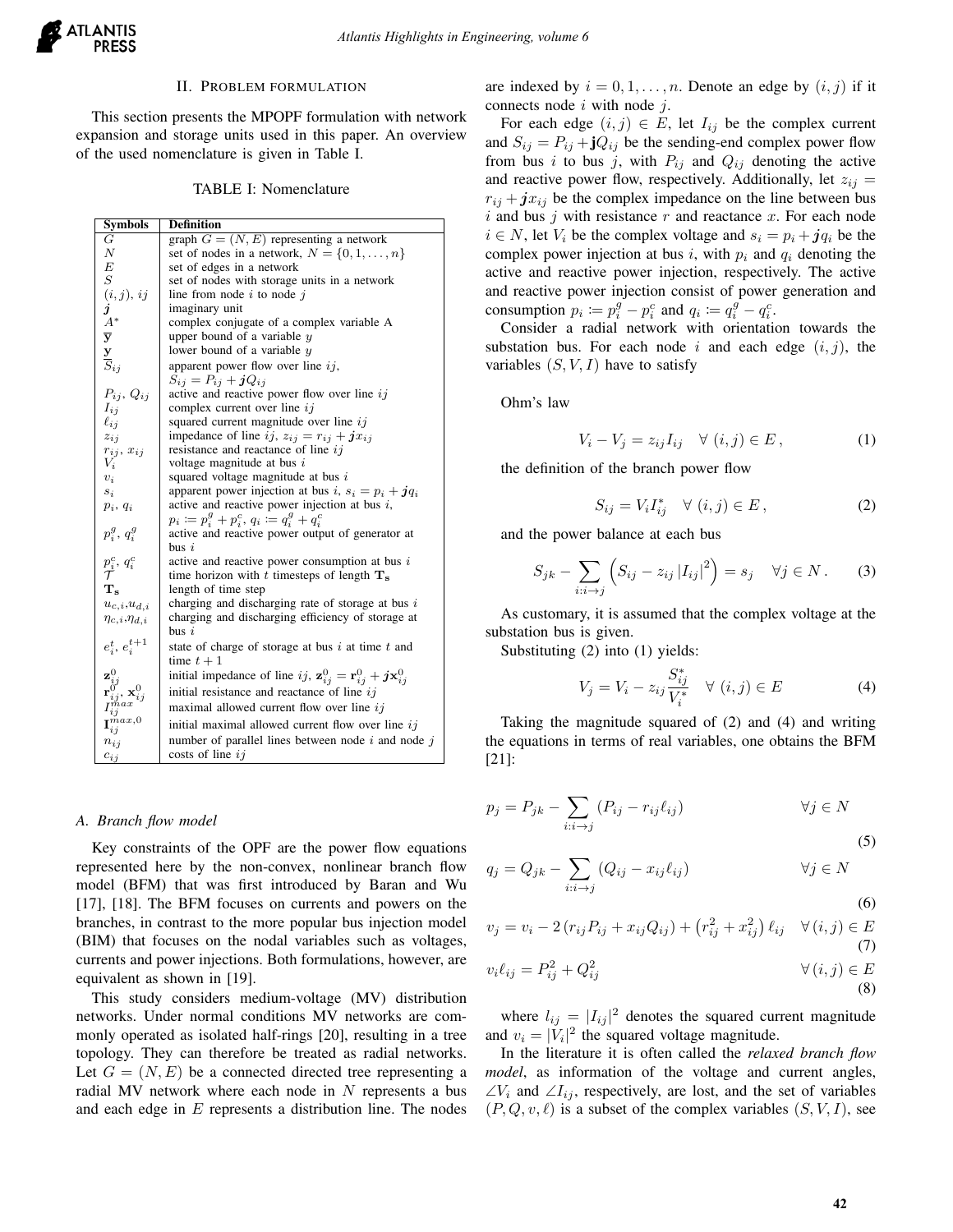e.g. [21], [22], [23]. However, in [21] it is proven that for radial networks, i.e.  $G$  is a tree, one can easily recover the angles from the solution of the *relaxed BFM*. Therefore, the term BFM is used for the power flow equations (5) - (8) throughout this paper. Note that the time dependence of the equations is omitted for brevity.

#### *B. Network expansion*

Distribution grid operators are obliged to guarantee a safe and reliable electricity supply at a certain quality. To ensure fulfillment of these objectives, thermal loading of network equipment and voltage deviations must be kept within certain limits. These limits are reflected by the following constraints:

$$
\ell_{ij} \le \left| I_{ij}^{max} \right|^2 \qquad \forall (i,j) \in E \tag{9}
$$

$$
\boldsymbol{v_i} \le v_i \le \overline{\boldsymbol{v_i}} \qquad \qquad \forall i \in N \tag{10}
$$

where  $I_{ij}^{max}$  is the current limit of the line between bus i and bus j and  $v_i$  and  $\overline{v_i}$  are the lower and upper bound of the voltage at node  $i$ , respectively.

When these constraints cannot be met, network expansion is required. Network expansion is usually approached by solving a MIP problem, where  $n$  identical parallel lines may be installed between any two buses, as described for example in [11] and [12]. In that case, line impedances are technical parameters and fixed for each line. Again, each node  $i$  and each line  $(i, j)$  in E has to satisfy the power flow equations presented in the previous section II-A, resulting in the following constraints, written in terms of real variables:

$$
p_j = \sum_{k:j \to k} n_{jk} P_{jk} - \sum_{i:i \to j} n_{ij} (P_{ij} - r_{ij} \ell_{ij}) \quad \forall j \in N
$$
\n(11)

$$
q_j = \sum_{k:j \to k} n_{jk} Q_{jk} - \sum_{i:i \to j} n_{ij} (Q_{ij} - x_{ij} \ell_{ij}) \quad \forall j \in N
$$
\n(12)

$$
v_j = v_i - n_{ij} (2 (r_{ij} P_{ij} + x_{ij} Q_{ij}) +
$$
  
\n
$$
(r_{ij}^2 + x_{ij}^2) \ell_{ij})
$$
  
\n
$$
\forall (i, j) \in E
$$
  
\n(13)

$$
v_i \ell_{ij} = P_{ij}^2 + Q_{ij}^2 \qquad \forall (i, j) \in E
$$
\n(14)

$$
0 \le \ell_{ij} \le \bar{\ell}_{ij} \qquad \forall (i, j) \in E
$$
\n(15)

$$
v_i \le v_i \le \overline{v_i} \qquad \qquad \forall i \in N \quad (16)
$$

$$
1 \le n_{ij} \le n_{max}, n_{ij} \in \mathbb{Z} \qquad \qquad \forall (i, j) \in E
$$

$$
(17)
$$

As only whole numbers of lines can be installed, the constraints (11)-(13) containing the integer variable  $n$  become mixed integer nonlinear programming (MINLP) constraints. As MINLP problems are generally harder to solve than nonlinear programming (NLP) problems, this motivates the reformulation of the network expansion problem into a continuous NLP problem shown in the following.

The reformulation utilizes the characteristics of resistances and inductor units in parallel circuits [24]. The total resistance r of a parallel circuit with N equal resistance units  $r_0$  and the total inductance  $L$  for  $N$  equal non-coupled, i.e. noninteracting magnetic fields, inductor units  $L_0$  can be calculated as:

$$
r = \frac{r_0}{N} \tag{18}
$$

$$
L = \frac{L_0}{N} \tag{19}
$$

The reactance of a circuit  $x$  is proportional to its inductance and the frequency of the current in the electrical power grid, wherefore (19) can be written as:

$$
x = \frac{x_0}{N} \tag{20}
$$

Denote the maximal allowed current over a single circuit as  $I^{max,0}$  and consider N equal parallel circuits. The total maximal allowed current, denoted as  $I^{max}$ , can then be written as:

$$
I^{max} = NI^{max,0} \quad \Leftrightarrow \quad N = \frac{I^{max}}{I^{max,0}} \tag{21}
$$

Plugging (21) into (18) and (20) the resistance and reactance of each line  $(i, j) \in E$  become:

$$
r_{ij}I_{ij}^{max} = r_{ij}^0 I_{ij}^{max,0} \qquad \qquad \forall (i,j) \in E \qquad (22)
$$

$$
x_{ij}I_{ij}^{max} = x_{ij}^0 I_{ij}^{max,0} \qquad \qquad \forall (i,j) \in E \qquad (23)
$$

For lines that can be expanded,  $r_{ij}$  and  $x_{ij}$  become variables so that the power flow equations  $(5)$  -  $(8)$  and constraints introduced in (9) and (16) have to be satisfied with the set of variables  $(P, Q, v, \ell, I^{max}, r, x)$ . Letting the ratio of  $I^{max}$ and  $I^{max,0}$  be continuous, the MINLP turns into an NLP.

## *C. Storage units*

Storage units can serve as a flexibility to the power network by shifting variable renewable generation from high feedin, off-peak load periods to low feed-in, high load periods and therewith reduce line loadings and voltage deviations. However, in order to do so it must be ensured that the state of charge (SOC) of the storage units allows for the required energy intake or discharge, respectively. Therefore, to assess storage potential to reduce grid load, a broader period of time needs to be analyzed, requiring a MPOPF with temporal coupling, due to the SOC evolution.

[25] gives an overview of how storage units are handled in MPOPF problems. Here, the formulation from [9] is used. The set of nodes with storage units is denoted as S. Let  $\mathcal{T} =$  $\{0, \ldots, T\}$  be the time horizon, in which the time step of length  $T_s$  is denoted as t, and  $e^t$  be the SOC at time step t. The SOC dynamic is formulated as:

$$
T_s\left(\eta_{c,i}u_{c,i}^t - \frac{u_{d,i}^t}{\eta_{d,i}}\right) = e_i^{t+1} - e_i^t \quad \forall i \in S, \forall t \in \mathcal{T} \quad (24)
$$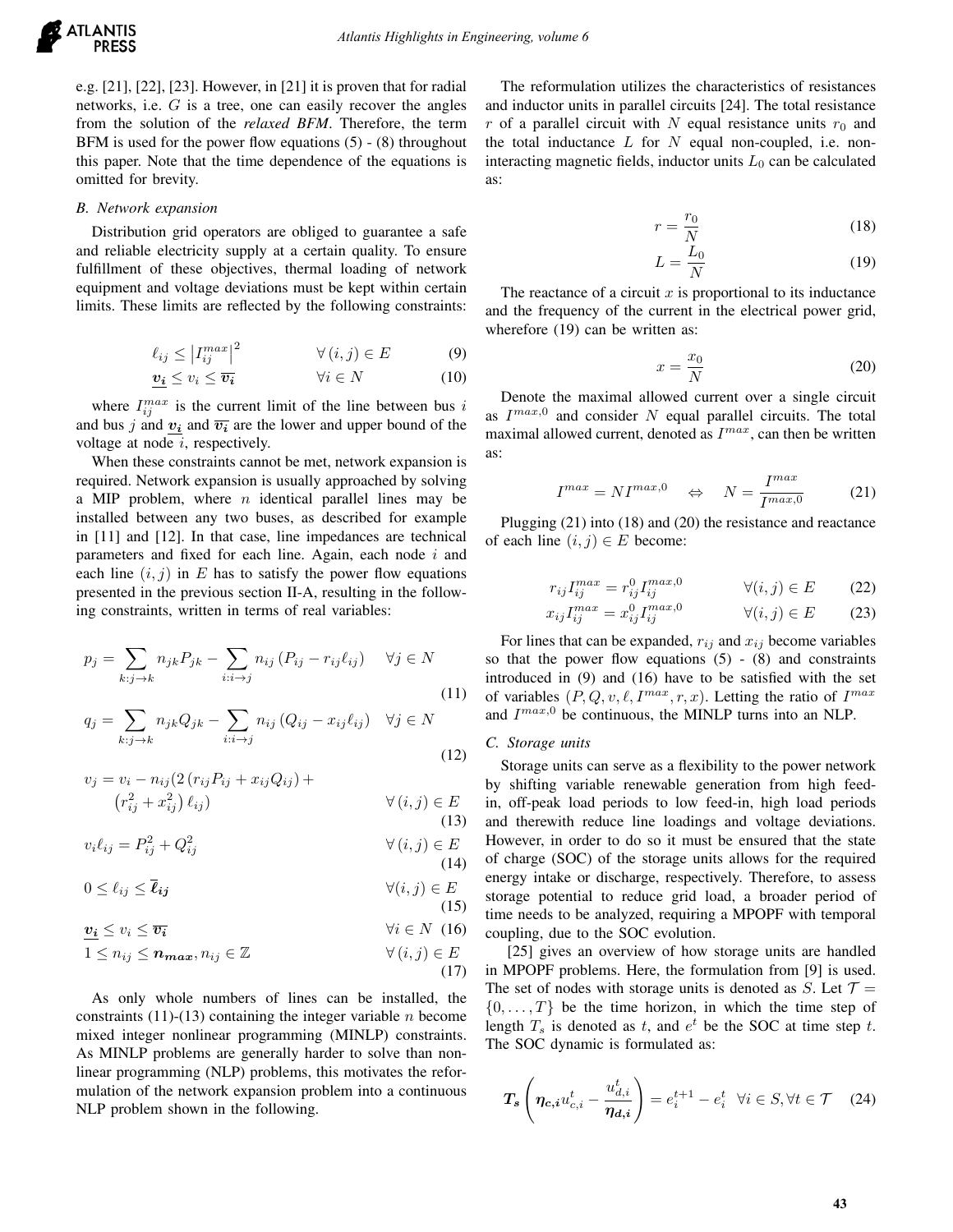where  $\eta_c$  and  $\eta_d$  denote the charging and discharging efficiency, and  $u_c$  and  $u_d$  the charging and discharging rate. Furthermore, the storage units are subject to upper and lower limits for charging and discharging rate as well as the SOC:

$$
0 \le u_{c,i} \le \overline{u_{c,i}}, \quad 0 \le u_{d,i} \le \overline{u_{d,i}}, \quad 0 \le e_i \le \overline{e_i} \quad \forall i \in S
$$
\n(25)

To prevent storage units of simultaneous charging and discharging the following complementary constraint is introduced:

$$
u_{c,i}u_{d,i} = 0 \quad \forall i \in S \tag{26}
$$

This non-convex complementary constraint of the charging/discharging rate is in [9] relaxed by introducing the convex hull of the constraint, as given by equation (27).

$$
u_{c,i}u_{d,i} = 0 \quad \Rightarrow \quad u_{c,i} \le -\left(\frac{\overline{u_{c,i}}}{\overline{u_{d,i}}}\right)u_{d,i} + \overline{u_{c,i}} \quad \forall i \in S
$$
\n
$$
(27)
$$

Furthermore, we require a periodic end-value of the SOC, with  $e^0$  being the initial state of charge and  $e^{T+1}$  being the final state of charge:

$$
e_i^0 = e_i^{T+1} \quad \forall i \in S \tag{28}
$$

#### III. RESULTS AND DISCUSSION

This section first presents the results of the evaluation of different network expansion formulations conducted on small IEEE test cases. Insights from the preliminary analysis are utilized in the next evaluation step in which flexibility options are added to the network expansion problem and evaluation is extended to larger synthetic MV grids, in order to assess feasibility and applicability of the proposed MPOPF approach to larger problems.

## *A. Evaluation of network expansion formulations*

The analysis presented here serves as an evaluation of the in section II-B proposed continuous network expansion formulation, referred to as *NLP* formulation. The *NLP* formulation is compared to the discrete network expansion formulation, as well introduced in section II-B and further referred to as *MIP* formulation, and a continuous interpretation of the network expansion variables in the discrete formulation, referred to as *cMIP*. The formulations are evaluated with respect to computing time and exactness. The objectives and constraints of the three formulations are as follows:

**MIP:** 
$$
\min_{\substack{p_g^t, q_g^t, v^t, \\ \ell^t, P^t, Q^t, n}} \sum_{(i,j) \in E} c_{ij} n_{ij} + \sum_{t \in \mathcal{T}} \sum_{i \in N} C_g \left( p_{g,i}^t \right)
$$
(29)

s.t. 
$$
(\forall t \in \mathcal{T})
$$

$$
(11) - (17)
$$
  

$$
\underline{\mathbf{p_i}} \le p_i \le \overline{\mathbf{p_i}}, \quad \underline{\mathbf{q_i}} \le q_i \le \overline{\mathbf{q_i}} \quad \forall i \in N \quad (30)
$$

$$
cMIP: \quad \min{(29)}
$$

$$
\text{s.t.} \, (\forall t \in \mathcal{T})
$$

$$
(11) - (16)
$$
  

$$
1 \le n_{ij} \le n_{max}, \quad n_{ij} \in \mathbb{R} \quad \forall (i, j) \in E
$$
  
(31)

NLP: 
$$
\min_{\substack{p_g^t, q_g^t, v^t, \\ e^t, P^t, Q^t, I^{max}, r, x}} \left( \sum_{(i,j) \in E} c_{ij} I_{ij}^{max} + \sum_{t \in \mathcal{T}} \sum_{i \in N} C_g (p_{g,i}^t) \right)
$$
(32)

s.t. ( $\forall t \in \mathcal{T}$ )

 $(5) - (10), (22), (23), (30)$ 

Here,  $C_g(p_{g,i}^t)$  is a quadratic cost function with cost factors specified in the corresponding NESTA case file.

These non-convex problems are solved using the noncommercial global solver for mixed integer nonlinear programming *SCIP v.6.0.1* [26], which is based on a combined approach of *Branch-and-bound* and *LP relaxations* [27]. By empirical observation, the implemented presolving was disadvantageous and turned off. All simulations are performed on an HP ProBook with Intel Core i5-4210M (2.60GHz, 4 threads) and 8GB memory. For all of the instances, a time limit of 1000 s and a primal-dual gap limit of  $1\%$  is chosen. The primal-dual gap is defined as  $gap\% = \frac{primal-dual}{primal} \times 100$ .

The study is conducted using two radial IEEE networks used in [28] and provided through the NESTA library, a collection of established power network test cases [16]. The grids used here are the 30 and 57 bus cases *nesta case30 kds rad* and *nesta case57 kds rad*, respectively. For the purpose of this analysis slight changes of the test cases are made. For once, the active power output of generators at the buses 11 and 13 in case of the 30 bus case, and 2, 6, and 9 in case of the 57 bus case are fixed to simulate non-dispatchable generation, e.g. weather-dependent renewable energy sources. Furthermore, in order to represent the increase in distributed generation and their volatility, the nominal power of the non-dispatchable generators is doubled compared to the original NESTA cases and a random feed-in time series with values between 0 and 1 is introduced by which the power injection  $p_{g,i}^t$  for all generators  $i$  in the set of the non-dispatchable generators is multiplied. The demand is fixed and the feed-in of dispatchable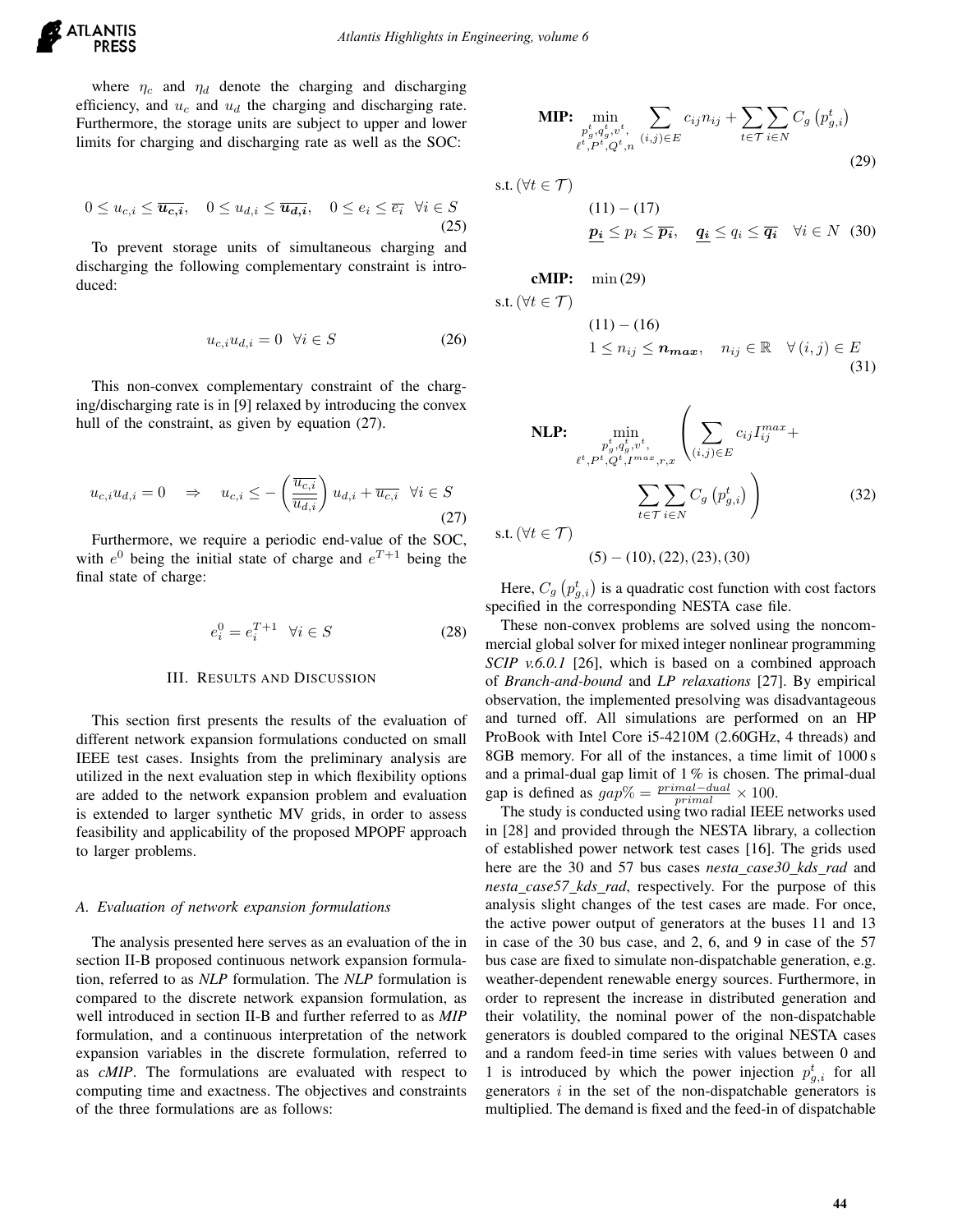generators is optimized. Key figures of the test cases are summarized in table II. The optimization is conducted for time horizons of  $\mathcal{T} = 1 \dots 8$ .

|                                   |             | nesta case30 | nesta case57 |
|-----------------------------------|-------------|--------------|--------------|
| Number of buses                   | İN          | 30           | 57           |
| Load                              | $P_{max}^d$ | 1.42 MW      | 4.7 MW       |
|                                   | $Q_{max}^d$ | $0.63$ MVar  | 1.11 MVar    |
| <b>Dispatchable</b><br>generation | $P_{max}^g$ | 3.40 MW      | 11 MW        |
|                                   | $Q_{max}^g$ | 1.30 MVar    | 4.15 MVar    |
|                                   | $Q_{min}^g$ | $-0.6$ MVar  | -3.30 MVar   |
| Non-                              | $P_{max}^g$ | 4.00 MW      | 6.00 MW      |
| dispatchable                      | $Q_{max}^g$ | 0.96 MVar    | $0.84$ MVar  |
| generation                        |             | $0.00$ MVar  | $-0.58$ MVar |

TABLE II: Key figures of IEEE test cases

Fig. 1 gives the computing time (left) of the instances and their primal-dual gap (right) for global optimality over the considered time spans for the two test cases. The figure shows that in case of the *MIP* formulation, a primal solution for the 30 bus case can only be found within the given time limit for a time horizon of  $\mathcal{T} = 1$ , with a primal-dual gap of 24%. For the 57 bus case, *SCIP* manages to find solutions for up to five time steps with primal-dual gaps of generally around 15 %.



Fig. 1: Computing time and primal-dual gap for solving the *MIP* (square) and the two continuous nonlinear problem formulations *cMIP* (cross) and *NLP* (triangle) for the 30 (top) and 57 (bottom) bus network to global optimality within specified time and gap limits using *SCIP*.

In contrast to the *MIP* formulation, primal solutions for the two continuous network expansion formulations, *cMIP* and *NLP*, are found for all considered time spans. The final objective values of the formulations are similar for each time horizon. However, whereas in case of the *NLP* formulation the primal-dual gap of the solution can be closed to up to at least 1 % in less than 300 s for all but one instance, the primal-dual gap in case of the *cMIP* formulation can in most cases only be closed to values between  $10\%$  to  $15\%$  within the given time limit of 1000 s. For all cases where a solution can be found in case of the *MIP* formulation, the primal-dual gap of the *cMIP* and the *MIP* formulation are similar.

In the case of the 57 bus network two strong deviations of the primal-dual gap can be observed. These deviations occur for the instances *cMIP*:  $T = 7$  and *NLP*:  $T = 5$  with gaps of  $>200\%$  and  $>150\%$ , respectively. This is assumed to result from choices of primal heuristics in *SCIP*. The primal solution of most of the instances is found by the local interior point method, but in these mentioned cases the large neighborhood search heuristic is used.

The analysis shows that the *MIP* formulation does not yield a solution in reasonable time for the small problems considered here. As it is planned to apply the optimization to real grid data, which will in most cases be larger than the NESTA cases used here, and furthermore add flexibility options that will introduce a temporal coupling, such as storage units, making the problem even harder, the *MIP* formulation is not regarded applicable for the planned use cases.

As expected, the continuous formulations outperform the *MIP* formulation with respect to computation time, as mixed integer problems are, in general, harder to solve. However, network expansion costs are underestimated in a continuous approach, which needs to be considered when including other costs in the objective function and when interpreting results.

Compared to the *cMIP* formulation, the *NLP* formulation performs significantly better. In both test cases, the *NLP* reduces computation time by at least an order of ten, in order to find a solution and prove global optimality with up to  $1\%$  and does therefore constitute a more suitable approach. A reason for the better performance could be that the *NLP* formulation has less quadratic terms than the *cMIP* formulation due to the multiplication of equations  $(11) - (13)$  with the number of lines n used in the *cMIP* formulation.

## *B. Continuous network expansion with multiple flexibility options*

In this part feasibility and applicability of the proposed MPOPF with continuous network expansion for larger problems and multiple flexibility options is assessed.

The current study considers the two flexibility options storage units and curtailment. In the case of storage units the constraints introduced in section II-C apply. Furthermore, a maximum storage capacity  $E_{storage}$  that may be distributed in the medium voltage grid is given, introducing the following constraint:

$$
\sum_{\forall i \in S} \overline{e_i} \le \mathbf{E}_{storage} \tag{33}
$$

In the optimization the optimal storage sizing, siting and operation under the given constraints are determined.

Concerning curtailment of wind and solar resources it is here assumed that given curtailment requirements  $P_{\text{curtail}}$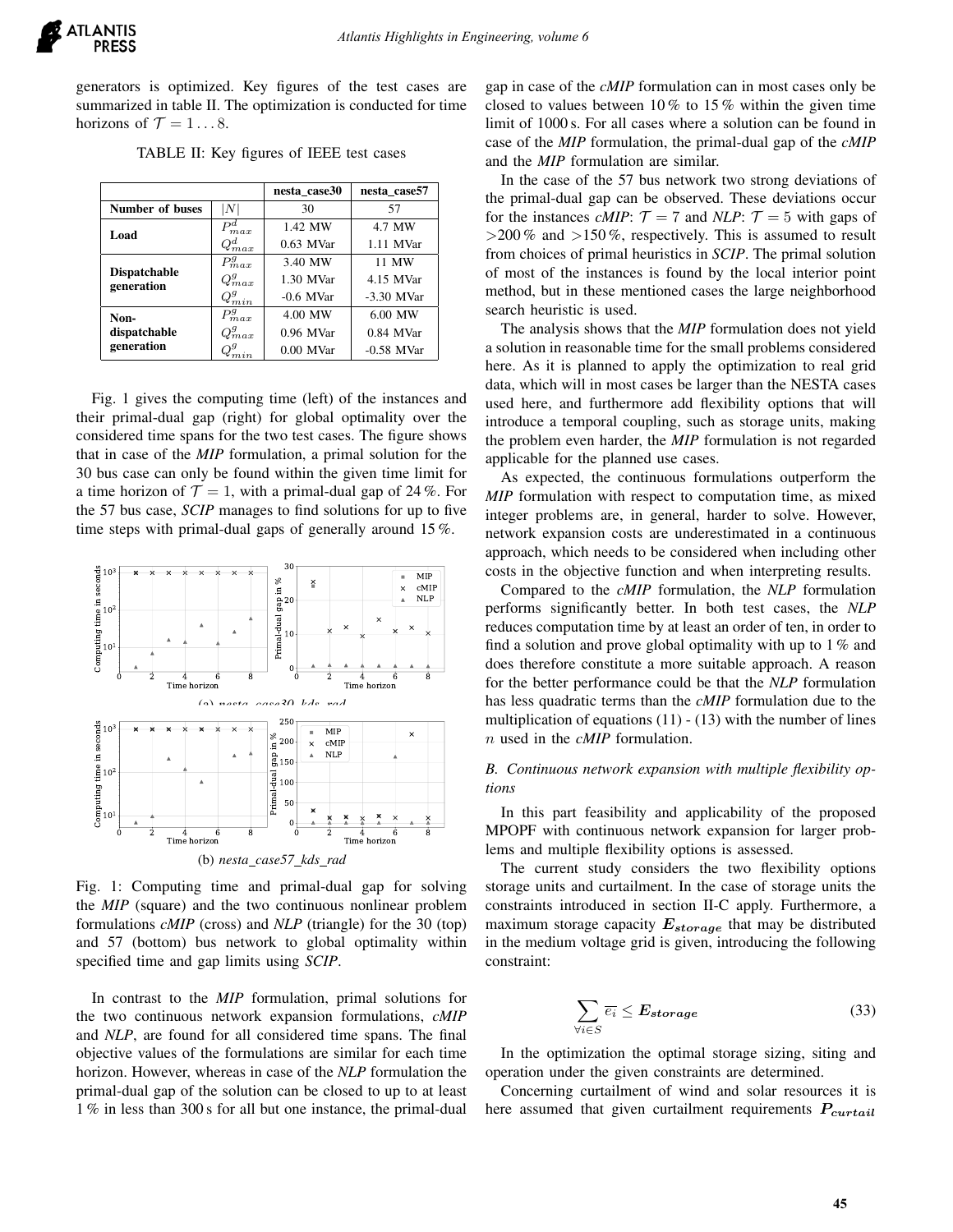

can be optimally allocated to all generation units within the grid. The curtailed power of generation units at node  $i$  is calculated as the difference between the weather dependent availability of generators at that node  $p_{i,g}$  and the actual feedin  $p_{i,q}$ . Therewith, the additional constraints to incorporate curtailment can be formulated as:

$$
\sum_{\forall i \in E} (p_{i,g} - p_{i,g}) = P_{\text{curtail}} \tag{34}
$$

$$
0 \le p_{i,g} \le p_{i,g} \qquad \qquad \forall i \in N \qquad (35)
$$

Two scenarios incorporating both flexibility options are evaluated. One is the *All-flex-combined* scenario, where both flexibility options are optimized in one optimization step. The other one is the *All-flex-serial* scenario, where first curtailment and in a second step storage units are optimized, in order to assess the potential advantage of a combined optimization. As benchmark to assess the flexibility options against, network expansion is optimized without flexibility options. The scenario is referred to as *No-flex*, with the same constraints as the *NLP* formulation in section III-A.

**No-flex:** 
$$
\min_{\substack{p_g^t, q_g^t, v^t, \\ \ell^t, P^t, Q^t, I^{max}, r, x}} \sum_{(i,j) \in E} C_{nep} (I_{ij}^{max})
$$
 (36)  
s.t.  $(\forall t \in \mathcal{T})$   
(5) – (10), (22), (23), (30)

The objective here is to minimize network expansion costs  $C_{nep}$   $(I_{ij}^{max})$ . Network expansion costs consider cable costs  $c_{ij}^{cable}$  for additional capacity on each edge  $(i, j) \in E$ :

$$
C_{nep} \left( I_{ij}^{max} \right) = \left( \frac{I_{ij}^{max}}{I_{ij}^{max,0}} - 1 \right) c_{ij}^{cable} \tag{37}
$$

Earthwork costs are neglected as they either yield a MIP problem when considered only once for each expanded edge or introduce a negligible constant factor when added for each line or proportionally to the expanded capacity.

Besides the *No-flex* and two *All-flex* scenarios, scenarios to assess potential to reduce network expansion costs using only storage units or only curtailment are analysed, using the following formulations:

**Storage:** min (36) (38)  
s.t. 
$$
(\forall t \in \mathcal{T})
$$
 (5) – (10), (22) – (25), (27), (28), (30), (33)

**Curtailment:**  $\min(36)$  (39) s.t. ( $\forall t \in \mathcal{T}$ )  $(5) - (10), (22), (23), (30), (34), (35)$ 

In case of the *All-flex-combined* scenario constraints of the *Storage* and *Curtailment* scenarios are combined. As for the *All-flex-serial* scenario first curtailment is optimized using the *Curtailment* formulation. Afterwards, storage units are optimized using the *Storage* formulation and fixing the generator feed-in to the optimized feed-in from the first optimization step.

The analyses are conducted on four synthetic MV grids, generated with the open-source software *ding0* [29]. *ding0* models MV grid topologies as open half-rings, taking into account local characteristics, such as demography and land use, as well as current planning principles. The grids chosen are MV grids 1618, 2761, 2776, 2799 with 140, 61, 108 and 167 MV nodes, respectively. As the *ding0* grids represent stable status quo networks without expansion needs, a scenario representing the future power system, called the *eGo100* [5] scenario, is utilized. Time series of weather dependent generators and demand are as well taken from [5].

The curtailment time series are synthesized such that feedin in times of low demand is reduced by 15 %. The storage capacity  $E_{storage}$  to be distributed is for each grid set to 10 MW. Optimized storage units with a storage size of  $<$  0.3 MW, which here signifies the minimum size at which units are connected to the MV grid, are discarded. To account for the discarded storage capacity in the evaluation of network expansion needs, network expansion needs considering only the nondiscarded storage units and their optimized operation from the storage optimization step are optimized in a subsequent optimization. It must further be noted that in order to reduce the complexity of the problem, storage units can only be build at nodes where grid problems occur. These critical nodes are identified prior to the storage optimization by a network expansion optimization.

The problems are optimized for time horizons of 8, 24 and 72 hours around the time step with the maximal negative residual load. For this study the local solver *Interior Point Optimizer (Ipopt)* [30] with the linear solver *HSL MA97* [31] is used. A local solver instead of a global solver is chosen to contain computational efforts, as this study serves as a first assessment of the proposed approach. However, for following more comprehensive studies usage of a global solver needs to be considered. All simulations are performed on a workstation with AMD Ryzen ThreadRipper 1950X (up to 4GHz, 64 threads) and 64GB memory. While *Ipopt* is single-threaded, *HSL MA97* can utilize multiple cores. Here, *HSL MA97* is limited to three cores. For all of the instances, a tolerance of 1e-5 and a maximum iteration number of 3,000 are chosen.

The analysis showed that for three of the sixty instances the solver failed to converge to a solution before reaching the maximum number of iterations. These are the *Storage* and *Allflex-serial* scenarios for grid 1618 and 72 time steps and the *All-flex-combined* scenario for grid 2799 and 72 time steps. For all other instances an optimal solution was found.

Fig. 2 shows the mean computing time over all four grids for the different scenarios and number of time steps, as far as a solution was found. The plot shows the exponential increase in computing time with the number of time steps. However, even for the largest number of time steps considered here,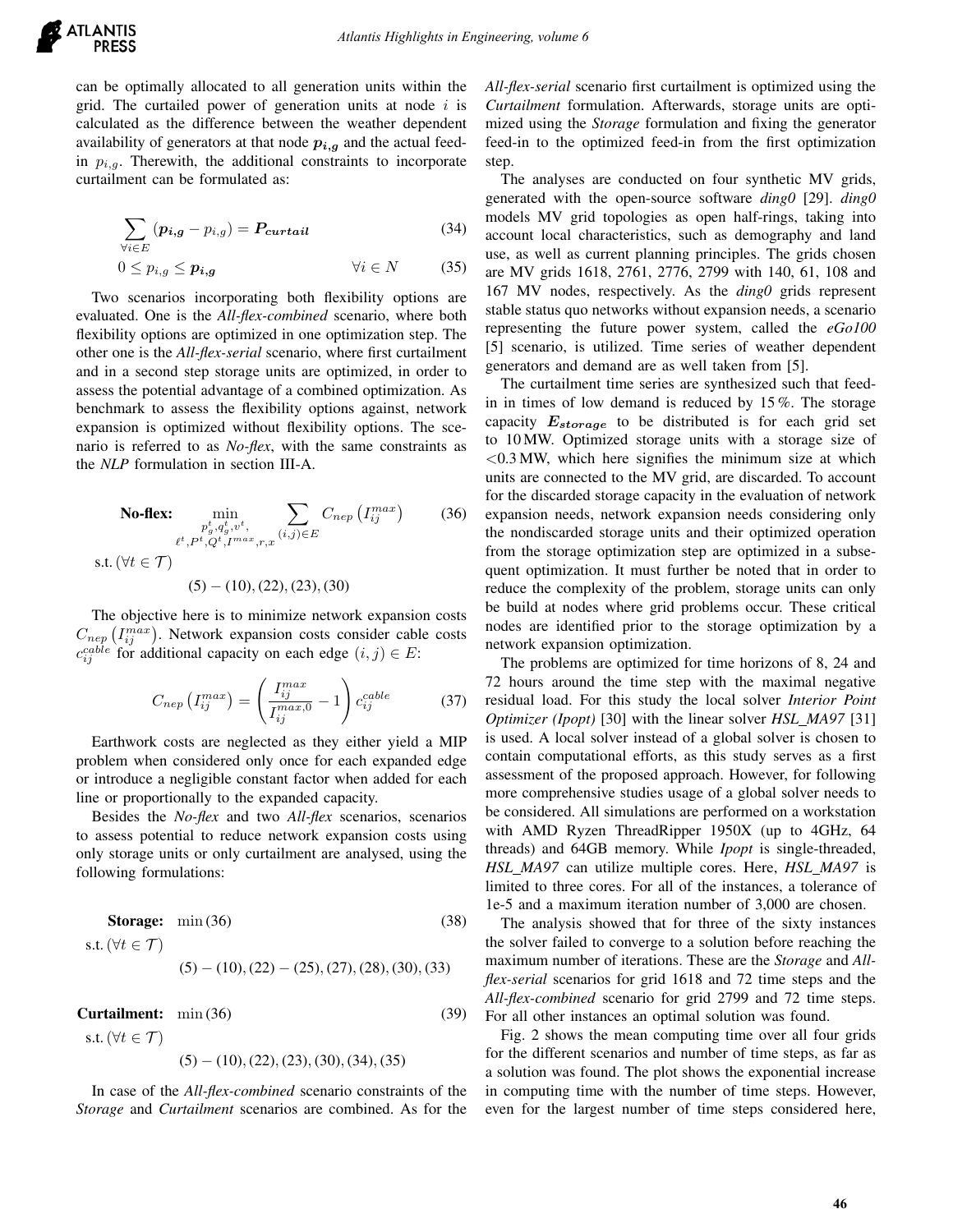computing time is kept at around five minutes. As expected, the *No-flex* scenario without flexibility options shows the smallest computing time. Interestingly enough, the combined optimization is for nearly all instances faster than the separate optimization of curtailment and storage units. It has to be noted though, that a local solver is used, wherefore the found solution does not necessarily constitute the global optimum.



Fig. 2: Mean computing time to optimize the five scenarios for the three considered time horizons

The reduction of network expansion costs, i.e. the objective value, due to the deployment of flexibility options relative to the benchmark scenario *No-flex* is shown in Fig. 3. If a solution is found the flexibility option(s) reduced necessary network expansion costs. Only in the case of the *Curtailment* scenario for grid 2799 network expansion costs remained the same for all considered time horizons. In most cases the combined optimization of storage units and curtailment yielded slightly lower expansion costs compared to the separate optimization. Exceptions to this occur for a time horizon of 8 time steps for all grids except grid 2761. In those cases the local solver did not find the global optimum, otherwise cost reduction would at least be the same as for the separate optimization.

Fig. 4 shows the allocation of the two flexibility options for the combined (*All-flex-combined*) and separate (*All-flexserial*) optimization, exemplarily for grid 2761 and 72 time steps. As can be seen, the distribution of the curtailment requirement to the different nodes as well as storage sizing is slightly different between the two scenarios, leading to a more efficient deployment of the flexibilities and therewith less grid expansion needs in the combined optimization (cf. figure 3).

Two aspects have to be noted when assessing the reduction in network expansion costs due to flexibility options. Firstly, the cost reduction presented here comprises only the saved cable costs and does not, as stated before, include earthwork costs that in the MV are around four to seven times higher than cable costs and would further increase potential cost reduction. Secondly, due to the chosen approach of continuous network expansion, flexibility options may be deployed in such a way that the same discrete number of lines is required and therefore not lead to an actual reduction in grid expansion costs. This aspect needs to be analyzed more thoroughly in further studies.



Fig. 3: Reduction of the objective value for the four scenarios with flexibility options relative to the benchmark scenario *Noflex*



Fig. 4: Comparison of curtailment and storage units allocation in *All-flex-combined* and *All-flex-serial* scenarios for grid 2761 and 72 time steps

#### IV. CONCLUSION

In this paper an MPOPF approach to optimize network expansion needs considering the flexibility options storage units and curtailment has been proposed and assessed. The approach uses the branch flow formulation of the power flow equations and storage units formulation from [9]. Furthermore, it includes a new continuous network expansion formulation. In a preliminary analysis conducted on IEEE test cases the newly proposed network expansion formulation was compared to an existing discrete approach as well as a continuous interpretation of the discrete approach. The evaluation of the different network expansion approaches showed that the